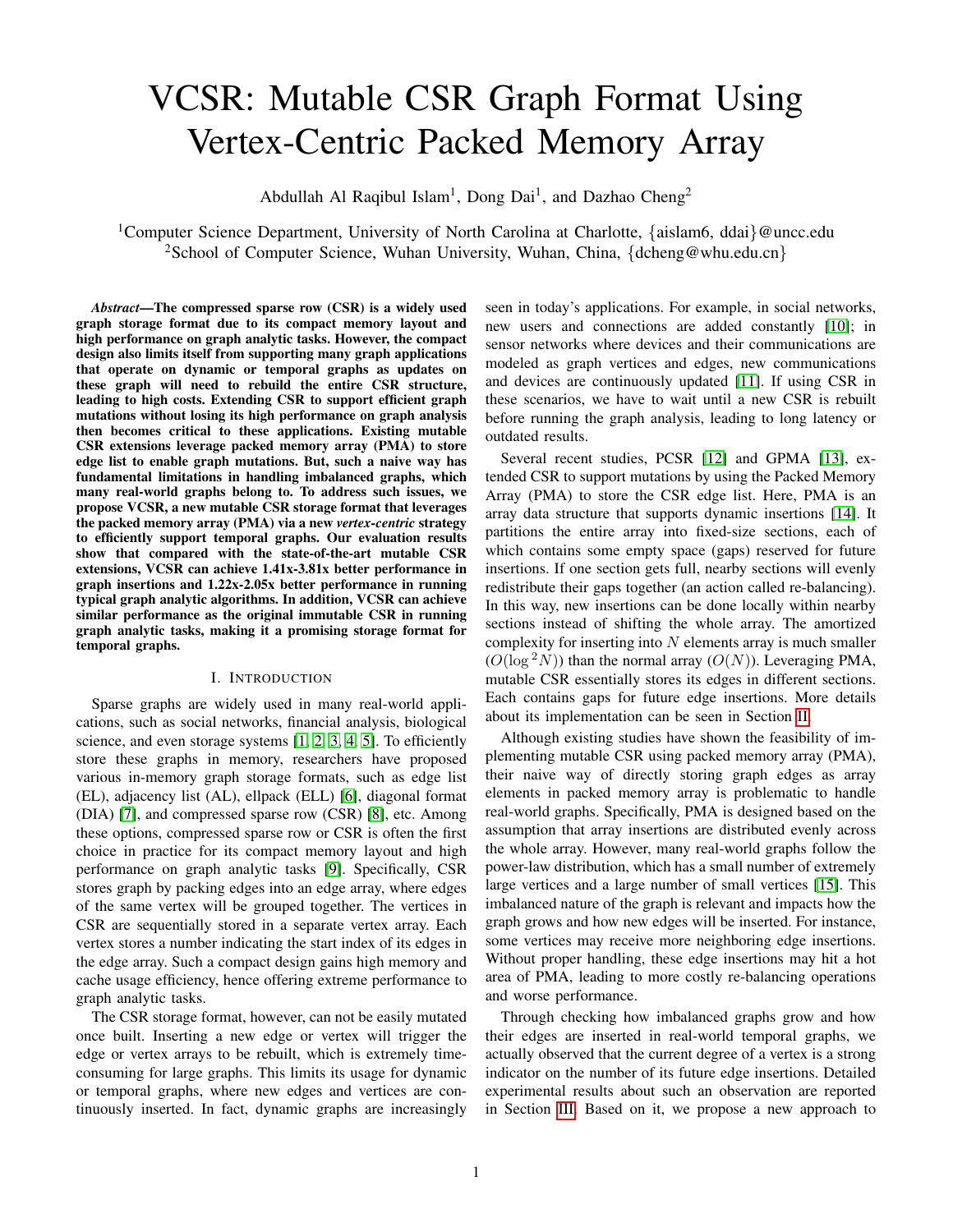take the imbalanced graph structures into consideration. The key idea is to leverage the current vertex degree information, which is already available in CSR vertex array, as the main indicator for gap reservation during maintaining the PMA data structure. Based on the current degree, we will proportionally redistribute the gaps among vertices. The benefits are twofold. First, vertices and sections with more degrees will obtain more gaps, and hence are able to tolerate more future insertions without shifting nearby vertices, leading to better performance in graph insertions. Second, maintaining a smaller gap for lowdegree vertex also improves the read performance because the cache can be better utilized.

To efficiently obtain vertex degree information and leverage it in PMA, we introduce VCSR, a new vertex-centric packed memory array strategy to build mutable CSR<sup>[1](#page-1-1)</sup>. Specifically, VCSR partitions the PMA edge array into multiple sections based on a fixed number of vertices in each section instead of a fixed number of edges, which is widely used in traditional PMA-based CSR extensions. More details can be seen in Section [IV.](#page-3-0) In this way, all the edges of the same vertex will always be in the same section and the gaps can be assigned in a per-vertex way. The 'vertex-centric' strategy preserves the degree information in sections, so that we can easily leverage it. We conducted extensive experiments to demonstrate the performance advantages of VCSR. The results show that VCSR achieves up to 3.81x better performance on edge insertions and 2.05x better performance on graph analytic tasks comparing with the state-of-the-art PMA-based mutable CSR extensions, making it a promising storage format for temporal graphs.

The remainder of this paper is organized as follows: In [§II](#page-1-0) we discuss several typical graph storage formats and their fits to temporal graphs. We introduce the concept of Packed Memory Array and the existing PMA-based CSR extension. In [§III,](#page-2-0) we show the motivations of VCSR, i.e., the strong correlation between the degree of a vertex and its future edge insertions. We also discuss the limitation of degree information and how VCSR addresses that. In [§IV](#page-3-0) we present VCSR and its key components in details. We present the extensive experimental results in [§V.](#page-5-0) We compare with related work in [§VI,](#page-7-0) conclude this paper and discuss the future work in [§VII.](#page-8-0)

#### II. BACKGROUND AND CHALLENGES

## <span id="page-1-0"></span>*A. Graph Storage Formats and Dynamic Graphs*

There are an extensive number of graph storage formats in the literature. Fig. [1](#page-1-2) shows an example graph and three typical storage formats: edge list (EL), adjacency list (AL), and Compressed Sparse Row (CSR).

The edge list (EL) is essentially a sequence of edge collections. New edges can be easily appended at the end of the list. It achieves the best performance if the applications only scan the whole edge list for analysis [\[16\]](#page-9-15). But, it is severely limited on vertex-based operations, such as single-source breadth-first search (BFS), as locating all edges takes time.

<span id="page-1-2"></span>

Fig. 1: Several typical graph storage formats.

The adjacency list (AL) and its variations (e.g., blocked adjacency list [\[17\]](#page-9-16)) manage the neighbors of each vertex in separate per-vertex linked lists. Edge insertions are easily supported as a new edge can be appended to the corresponding edge list. Vertex-based graph analysis is also easy to implement [\[18,](#page-9-17) [11\]](#page-9-10). The major issue of the adjacency list is its high memory overheads due to the pointers and poor cache performance due to pointer chasing.

The compressed sparse row (CSR) stores all edges in an edge array similar to EL. But It further groups the edges from the same vertex together in the edge array and uses a vertex array to record the starting index of each vertex. In this way, CSR supports both efficient per-vertex queries and fast edge iterations. It presents good cache behaviors because most of the vertex and edge accesses are sequential and compact. However, CSR has a key shortage: it can not support graph updates. Inserting an edge will need to rebuild the edge array, which is extremely time-consuming for huge graphs. Recent studies tried to extend it using packed memory array.

# *B. PMA and Existing PMA-based CSR*

The Packed Memory Array (PMA) [\[19\]](#page-9-18) is essentially a sorted array where elements are interleaved with empty slots or gaps to accommodate fast updates, as Fig. [2](#page-2-1) shows. Here, the blank cells indicate the empty space or gaps. These gaps will provide extra room for future insertions without the need to move long sequences of existing elements. PMA dynamically maintains the placement of the gaps during insertions. It will re-balance the array and re-distribute the gaps whenever sections of the array become too sparse or too dense.

PMA utilizes a binary tree structure to self-balance the gaps. Given an array of  $N$  elements, PMA partitions the whole memory space into fixed-size sections, and each has  $O(\log N)$ elements. There will be  $O(N/\log N)$  sections. PMA builds a binary tree structure by considering these sections as the leaf nodes of the tree. Each internal node of the tree indicates the whole range of its children. The tree structure is shown in Fig. [2.](#page-2-1) The height of the tree is then  $O(\log (N/\log N))$ . For any section located at height  $i$  (leaf height is 0), PMA designs a way to assign the lower and upper bound density thresholds for the section as  $\rho_i$  and  $\tau_i$ . Once an insertion/deletion causes the density of a section to fall out of the range defined by  $(\rho_i, \tau_i)$ , PMA tries to adjust the density by re-allocating all elements stored in the section's neighbors (by checking its parent). The adjustment process is invoked recursively towards the tree root and will only be terminated if all sections' densities fall back into the range defined by PMA's density thresholds.

<span id="page-1-1"></span><sup>1</sup>Source available at<https://github.com/DIR-LAB/VCSR>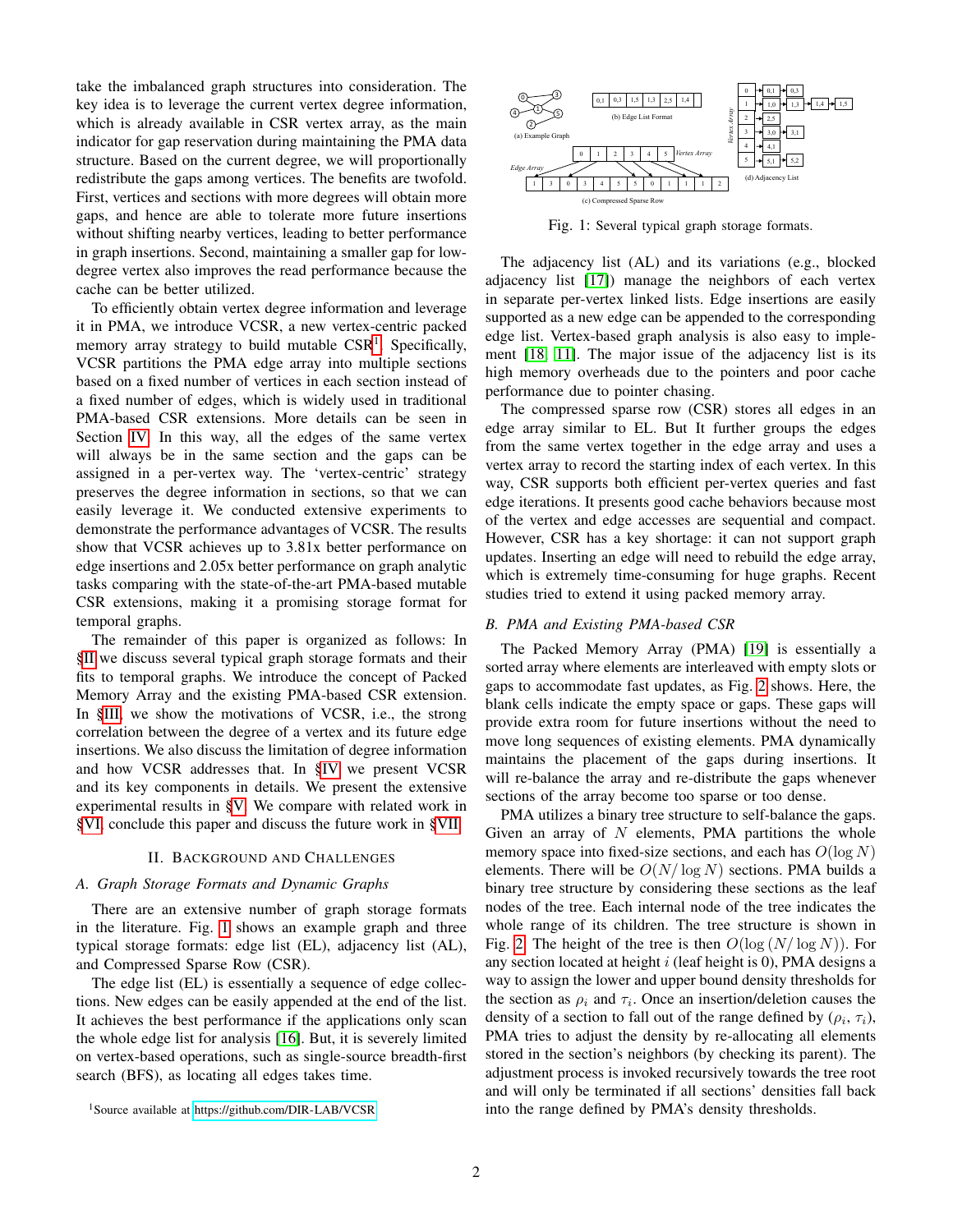<span id="page-2-1"></span>

| Level 2: [0.5, 0.8]             |   |  |  |  | [0, 15] |   |      |                 |              |    |         |    |    |    |  |  |
|---------------------------------|---|--|--|--|---------|---|------|-----------------|--------------|----|---------|----|----|----|--|--|
| [0,7]<br>Level 1: [0.375, 0.85] |   |  |  |  |         |   |      |                 |              |    | [8, 15] |    |    |    |  |  |
| Leaf: [0.25, 0.9]<br>[0,3]      |   |  |  |  |         |   | 4,71 | 12,151<br>18.11 |              |    |         |    |    |    |  |  |
| Original                        | 1 |  |  |  | 6       | 9 | 12   |                 | 11           | 12 | 15      |    | 19 |    |  |  |
| Inserted                        | 1 |  |  |  | 6       | 9 | 12   |                 | $\mathbf{1}$ | 12 | 15      | 14 | 19 |    |  |  |
| Re-balanced                     | 1 |  |  |  | 6       | 9 | 12   |                 | 11           | 12 | 14      |    | 15 | 19 |  |  |

Fig. 2: PMA data structure and one insertion example.

Fig. [2](#page-2-1) shows an example of PMA structure and its insertion procedure. The total size of the array is 16 ([0, 15]). Each section then contains  $log(16) = 4$  slots. There will be  $16/4 = 4$  sections. These sections are organized as a binary tree with height  $\log(16/\log(16)) = 2$ . Each tree node manages a range of sections identified as an interval (starting and ending position in the array) labeled in the tree node. All values stored in PMA are displayed in the array. For each level i, we show its  $(\rho_i, \tau_i)$  parameters in bold, such as [0.25, 0.9] for the leaf nodes. The density ratio must be between these two parameters.

To insert an element, i.e., 14, into PMA, we first look for its position in the array via binary search. We locate it should be put in-between 12 and 15. Since there is no space for it, we first place it at the end of the section and will reorder them within the section later. However, the insertion itself causes the density of the section to become 1.0, which exceeds the threshold 0.9 and triggers a re-balance. Then, PMA finds the nearest sections that can accommodate the insertion without violating the thresholds. In this case, it will recursively check whether such insertion will cause its parent (i.e., [8, 15]) to exceed its threshold along the tree. Once find it, the gaps in the parent range will be re-balanced. For example, elements 15 and 19 in Fig. [2](#page-2-1) will be put into the sibling section.

<span id="page-2-2"></span>

Fig. 3: PMA-based CSR extension, PCSR [\[12\]](#page-9-11)

Based on the PMA data structure, the PMA-based CSR extensions (e.g., PCSR) are straightforward: directly use PMA to store the CSR edge array. We show how it works in Fig. [3.](#page-2-2) Here the *vertex array* is kept the same as in the original CSR format, but the *edge array* becomes a PMA array, which is partitioned into fixed-size sections. Each section has  $O(\log |E'|)$  edges. Here  $|E'|$  estimates the total number of edges. In this particular example, each section contains four slots. The empty boxes indicate the gaps where future edges can be stored. As we can see, the edges of vertex  $v_1$  span across two sections. To insert a new edge  $(v_i, v_j)$ , we can use source vertex  $(v_i)$  and the *vertex array* to locate the starting index in the *edge array* and then store the edge at the end of its neighboring edges. PMA will automatically re-balance the gaps while new edges are continuously inserted.

# *C. Issues of PCSR*

Although PCSR is able to extend CSR to support graph mutations, its naive way of simply treating graph edges as array elements is indeed sub-optimal. There are mainly two reasons. First, many real-world graphs follow the power-law distribution and have an uneven graph structure. This may lead to imbalanced graph insertions on certain ranges of the edge array. But PCSR reserves the same number of empty spaces or gaps in each section, which may trigger more frequent rebalancing in the hot areas and hence is more time-consuming. Second, in PCSR, as each section has a fixed number of edges, the high-degree vertex may have edges spanning multiple sections. Depending on how the edges from the same vertex would be sorted, some of these inner sections may never receive edge insertion but still reserve empty space, waiting for the gaps to be filled. Also, because edges of a vertex can span across multiple sections, its vertex degree information can not be leveraged to re-distribute the gaps for a section.

## III. KEY OBSERVATIONS

<span id="page-2-0"></span>In this study, we propose to leverage vertex degree information to adaptively distribute the gaps to address the issues of PCSR. Such a strategy is based on one key observation: the current degree of a vertex is a strong indicator of the number of its future edge insertions in real-world temporal graphs. In this section, we show detailed experimental results about it.

Intuitively, a real-world temporal power-law graph evolves while maintaining its power-law property. For instance, the Twitter network structure would still be exhibiting a powerlaw last year, last week, and today. Such a property suggests the graphs grow in certain patterns. To show the pattern, we picked four real-world temporal graphs (*sx-stackoverflow* [\[20\]](#page-9-19), *enron* [\[21\]](#page-9-20), *sx-mathoverflow* [\[20\]](#page-9-19) and *fb-wall* [\[22\]](#page-9-21)) from the SNAP graph dataset [\[23\]](#page-9-22) and analyzed how they grow. We also picked a static power-law graph, i.e., *com-Amazon* from SNAP and shuffled its edges as the edge insertion order to analyze its growth.

To show how vertices with different degrees grow, we first inserted the first *X*% of the graph as the base graph and recorded the degree of every vertex in the base graph,  $d_{base}(v)$ . Then, we inserted the rest of the graph and counted how many new edges  $e_{new}(v)$  were inserted for each vertex v. This will record the relationship between the current degree of a vertex and the number of its future edge insertions. Since there may be multiple vertices having the same degree in the base graph, we aggregated them together and averaged their  $e_{new}(v)$  as the expectation of new edge insertions for vertices with the same base vertex degree. Note that if a vertex never shows in the base graph, its base degree will be 0. The later edge insertions to it will still be counted and contribute the "degree 0" bucket. We tested *X* from 10% to 50% to examine the stability of the observation. Due to the space limit, we plot the results of 10% and 30% in Fig. [4.](#page-3-1)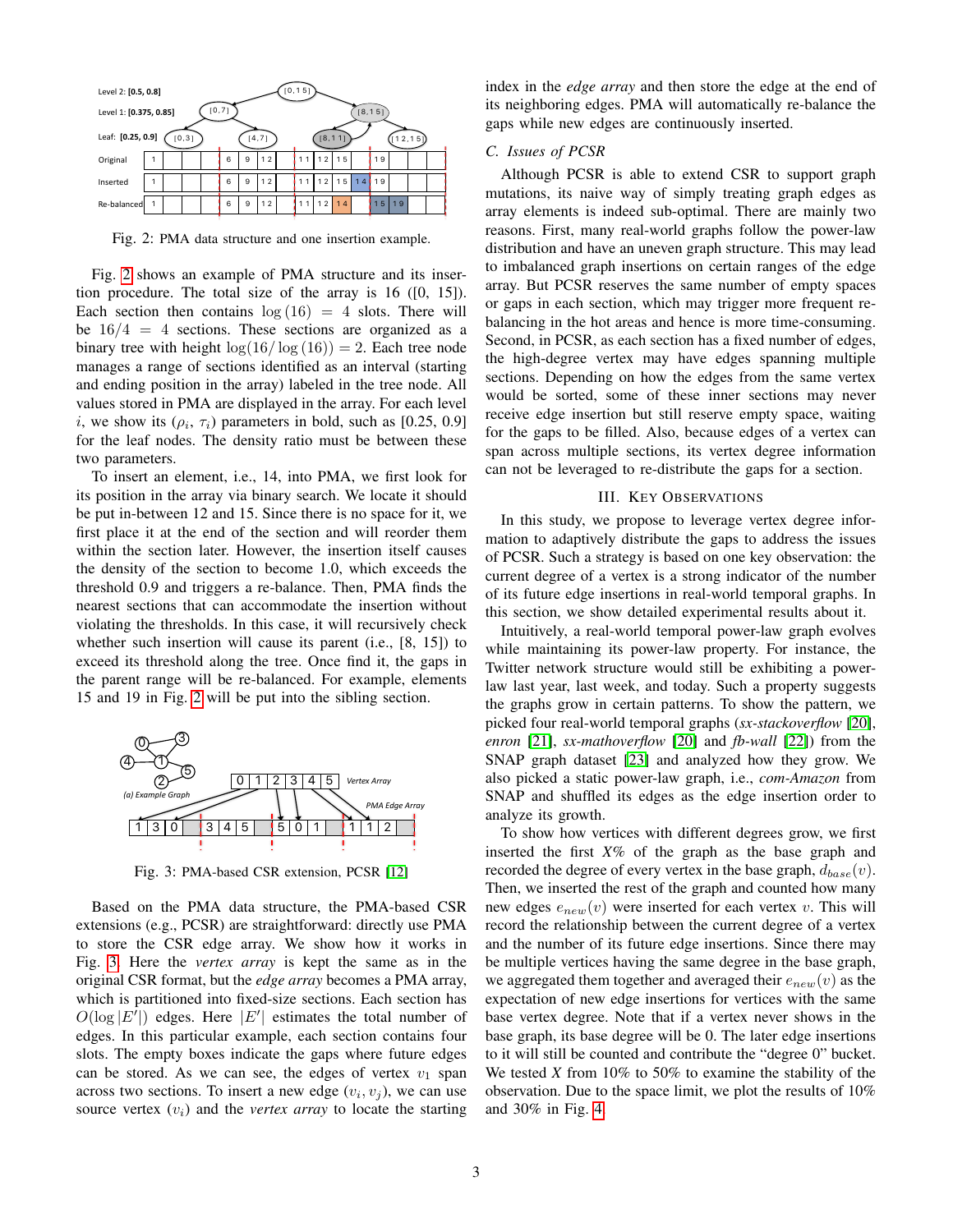<span id="page-3-1"></span>

Fig. 4: The relationship between vertex' base degree in both the 10% and 30% pre-initialization cases and their expected new edge insertions. *x-axis is the degree; y-axis is the expected insertions; both are in log-scale*

The results in Fig. [4](#page-3-1) clearly show a strong correlation between the current degree of a vertex and the number of its future edge insertions. More importantly, such a property preserves across different real-world temporal graphs and the randomly shuffled static graph. The value of *X*% has barely impacts on the trend as well. For randomly shuffled graph *com-Amazon*, the trend is extremely regular. This is expected as randomly shuffling all the edges makes insertions to a vertex scattered evenly. But for real-world naturally growing graphs, the trend is still clear as seen in the figures. Such an observation serves as the foundation of VCSR design.

# *A. Limits of Degree Information*

Even though Fig. [4](#page-3-1) shows prevailing results across graphs, we do understand that the degree information may not be this useful in certain scenarios. For example, if users always insert all the edges of each vertex in a batch and never add new edges to it later, then the degree information could not indicate any future insertion anymore. Previous research [\[24\]](#page-9-23) suggests that tracking a short history of recent insertions to adaptively redistribute gaps will help handle such extreme workloads. We implement such a feature in VCSR as an option for users to enable.

Although it is not hard to add the 'recent insertion history' feature into VCSR to support such extreme workloads, we strongly argue that such a feature should not be enabled by default and should only be used when users explicitly know their graph insertion workloads are extreme. The reason is, tracking recent insertions introduces extra memory accesses due to maintaining the counters for each insertion. These amplified memory accesses diminish the benefits of a better gap distribution (if there was any). To control the overheads, we can only trace a limited number of insertions. For instance, previous research tracks  $log N$  inserted locations (i.e., 30 for 1 billion elements) [\[24\]](#page-9-23). Such a limited number of tracked locations can barely capture any accurate pattern or offer any useful information better than vertex degree except in extreme insertion patterns.

<span id="page-3-2"></span>

| Graph         | <b>PCSR</b> | Build Time (s)<br>APT-CSR | Mem. Acc. (M)<br><b>PCSR</b> | % of Adap.<br>rebalance |      |  |
|---------------|-------------|---------------------------|------------------------------|-------------------------|------|--|
| Amazon        | 1.44        | 1.67                      | 44.40                        | 44.39                   | 0.05 |  |
| Stackoverflow | 31.87       | 39.03                     | 9219.67                      | 9053.07                 | 3.11 |  |

TABLE I: Comparison of PCSR and APT-CSR. *Here, the Build Time is showing the time to insert the whole graph (in seconds). Mem. Acc. is showing the recorded memory accesses (in millions)*

To demonstrate such, we revised the PCSR code base [\[25\]](#page-9-24) with the adaptive mechanisms (namely APT-CSR) by adding workloads tracer and adaptive re-balancing and then compared its performance with the original PCSR on 1) overall execution time; 2) total memory accesses; 3) the percentage of adaptive re-balancing. We show the results on real-world temporal graph *sx-stackoverflow* and randomly shuffled static graph *com-Amazon*. From Table [I,](#page-3-2) we have several observations. First, tracking history (APT-CSR) actually leads to worse performance in graph building. This is due to the extra cost of maintaining the workloads trackers. Second, we observe that APT-CSR does introduce some adaptive re-balancing leveraging the tracked history. However, the percentage is extremely low  $(0.05\%$  and  $3.11\%)$  compared with the total rebalancing. This shows it does not capture the workload pattern for such not-extreme workloads. These two key observations motivate us to base VCSR on vertex degree information instead of recent insertion history to better support mutable CSR for real-world temporal graphs.

## IV. VCSR DESIGN AND IMPLEMENTATION

<span id="page-3-0"></span>Fig. [5](#page-4-0) shows the structure of the VCSR storage format generated from an example graph. Similar to CSR and PCSR formats (shown in Fig. [3\)](#page-2-2), VCSR includes vertex array and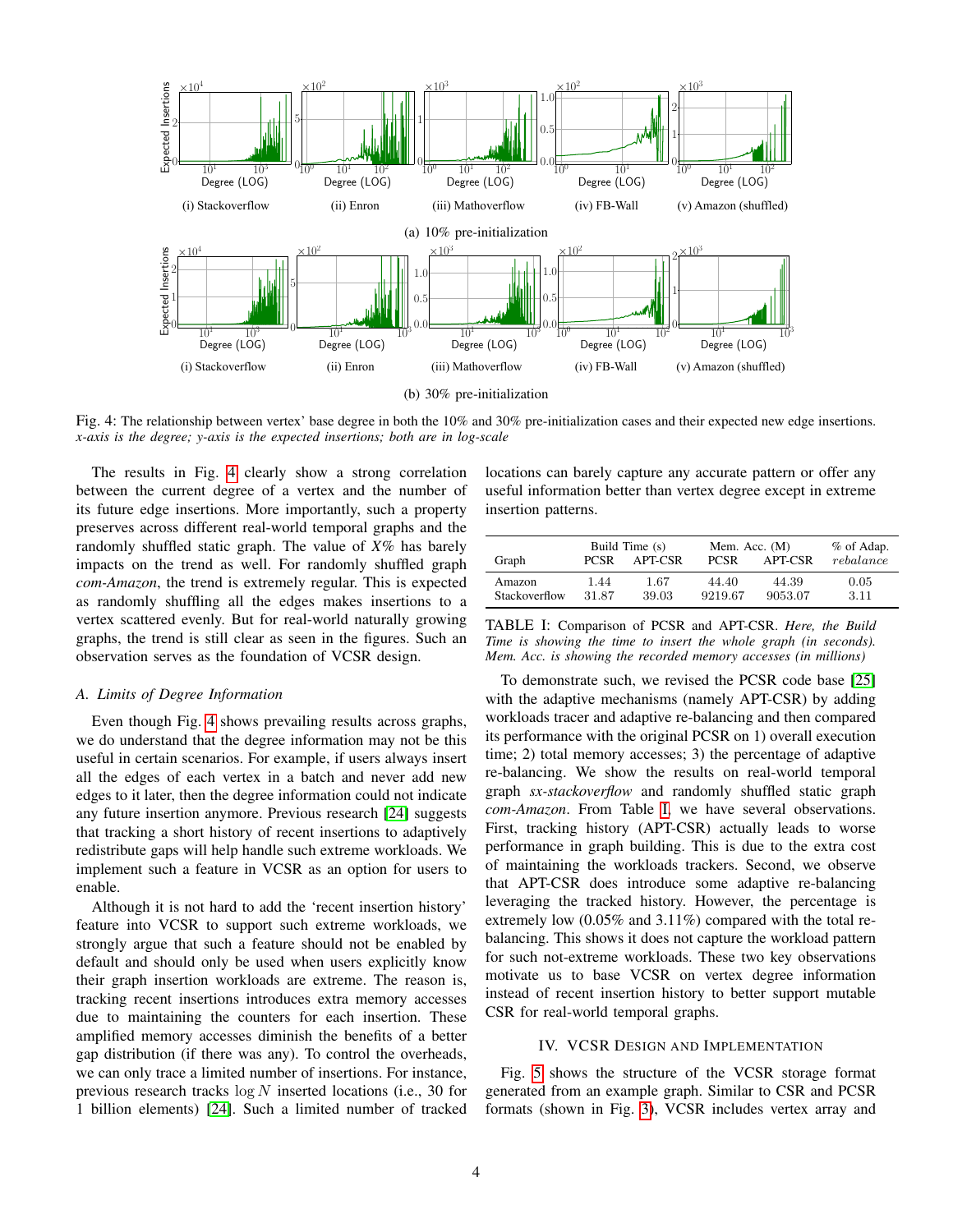edge array to store the graphs. We describe these components below in more detail.

<span id="page-4-0"></span>

Fig. 5: VCSR storage format.

First, the *vertex array* is exactly the same as its CSR counterpart. It stores all the vertices sequentially based on their Ids. Each vertex contains two key information items: the degree of a vertex and the starting index of its edge in the *edge array*. In Fig. [5,](#page-4-0) we demonstrate the starting index of each vertex as arrows. The initial size of the vertex array is configurable via MAX\_VERTEX parameter. If the number of vertices reaches the limits, we will double the vertex array space and copy data to the new vertex array. Such a resizing operation could be time-consuming. But, we expect it will not often happen as most graph mutations are on the edges. In the future, we plan to investigate splitting the vertex array into multiple segments to avoid this costly resize operation, similar to [\[26\]](#page-9-25).

Second, the *edge array* stores the graph edges. It is initially small but grows as new edges are inserted. Each of the *edge array* elements contains three key information items: (i) the destination vertex id, (ii) graph property data such as the weight of the edge, and (iii) additional versioning metadata needed for multi-version and snapshot. Note that, to support long-running iterative graph analytics on dynamic graphs, VCSR supports multi-version and snapshot mechanisms similar to those in [\[18,](#page-9-17) [11\]](#page-9-10). In VCSR, edges will have monotonously increasing version numbers (a rolling over 32 bit timestamp). The edges of a vertex are stored in order based on their version numbers. Each analytic task will be implicitly assigned a snapshot Id (based on task submission time). Once the tasks start to run, any new data with higher version numbers will be ignored to guarantee data consistency.

Similar to the edge array in PCSR (shown in Fig. [3\)](#page-2-2), the *edge array* in VCSR contains empty slots in-between array elements for storing future edge insertions. However, in VCSR, these empty slots will no longer be evenly distributed among different sections in the array. Instead, VCSR partitions the edge list by ensuring each section will store the edges of the same number of vertices  $(O(\log |V|))$ . Here |V| is the total number of vertices. For example, in Fig. [5,](#page-4-0) each VCSR section will store edges of  $O(\log |6|)$  or two vertices. This will lead to different-sized sections if counted based on edges. For instance, in Fig. [5,](#page-4-0) because vertex  $v_1$  has more edges, its section is bigger than others.

We name this new edge array partition strategy 'vertex-

centric' as it counts vertices instead of edges to partition the *edge array*. Its benefits are two-fold. First, it guarantees edges of the same vertex will always be stored in the same section. This allows us to easily trace the vertex degree information of each section to determine its appropriate empty space. Second, it avoids the scenario where a high-degree vertex spans its edge across multiple sections. This may happen in PCSR. When it happens, the middle sections may never receive any edge insertion due to increasing version numbers, but still need to reserve empty slots, which are wasteful. We will describe how the empty slots can be adaptively re-balanced in the next section.

#### *A. Graph Operations in VCSR*

In this subsection, we introduce how various graph operations are executed in VCSR.

*1) Initialization:* The VCSR graph can be initialized from scratch or using existing base graph data. It takes one parameter from users during the initialization: MAX\_VERTEX. Based on the maximal number of vertices, it allocates the *vertex array*. It allocates the *edge array* with an estimated size of edges, which could be very small initially. If there are existing base graph data, we insert them and build the PMAtree on top of the *edge array*, similar to Fig. [2](#page-2-1) shows. In this regard, we calculate the capacity and number of actual edges in each PMA-tree node and store this information for future usage.

*2) Edge Insertion/Deletion:* Every edge comes in a tuple of source vertex-id  $(src)$ , destination vertex-id  $(dst)$ , property data (e.g., *weight*), and an implicit timestamp. Based on the degree of the source vertex src, these edges will be inserted in the *edge array*.

<span id="page-4-1"></span>

| <b>Algorithm 1</b> Insert an edge in the Edge Array                                         |
|---------------------------------------------------------------------------------------------|
| 1: $\diamond$ Insert an edge from u to v with weight w.                                     |
| 2: insert location $\leftarrow start_u + degree_u$                                          |
| 3: if insert_location $\geq$ start <sub>u+1</sub> then<br>$\triangleright$ not enough space |
| shift nearby sections to make space<br>4:                                                   |
| $5:$ end if                                                                                 |
| 6: insert edge $(u, v, w)$ at insert location                                               |
| 7: if $density(section_u) \ge density_{thres}$ then                                         |
| do rebalance(section <sub>u</sub> );<br>8:                                                  |
| $9:$ end if                                                                                 |
|                                                                                             |

Algorithm [1](#page-4-1) shows the details of inserting an edge  $u \rightarrow v$ in VCSR. We will first locate where the new edge should be inserted. In VCSR, we associate the current timestamp if not provided with each edge insertion and store edges of the same vertex sequentially based on their timestamp. So, the upcoming location for any edge should be where its start index plus its degree  $(start_u + degree_u)$ .

If that location is empty, we simply place the current edge there (as shown in line [6\)](#page-4-1). Otherwise, the location will be overlapped with the starting index of the next vertex  $(start_{u+1})$ . Then, we will need to make space for it by moving the edges of the neighboring vertices (in line [4\)](#page-4-1). To do so, we lookup in the logical tree to find an appropriate search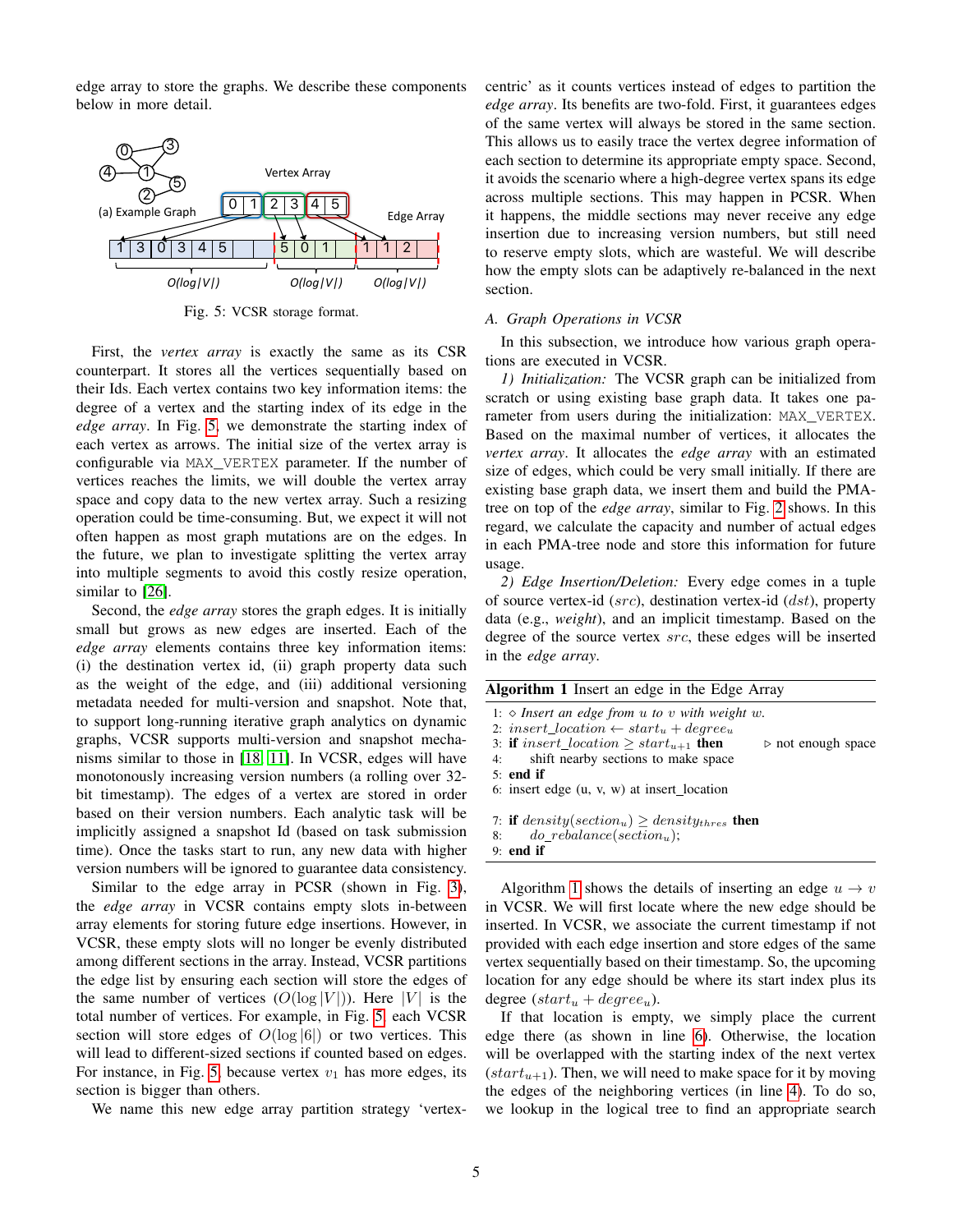range with enough space. Then, we shift the neighboring edgelists one step forward or backward (depending on where we get the gap) and insert the current edge in the newly created space. As there are empty spaces reserved in each section, such a shift should not move many edges. After inserting the edge, we will check whether this insertion makes the current section too dense (in line [7\)](#page-4-1). If yes, we initiate a re-balance (in line [8\)](#page-4-1). The re-balance procedure is the key to maintaining the adaptive number of gaps among sections. We will discuss it in a later section.

Similar to other graph storage engines [\[11\]](#page-9-10), edge deletions in VCSR are done in a lazy way. Specifically, for deleted edges, we will place a tombstone to it by changing its *src* field to be an invalid negative number and return without reclaiming the space. These marked edges will not be used in reading and will be asynchronously removed by a maintaining thread.

*3) Uneven Re-balancing:* As described earlier, after every edge insertion, we check whether the current section reaches its density thresholds  $(\rho_i, \tau_i)$ . If so, we will search the logic tree from leaf to root for a valid range of sections where the density is still in their given density boundary. If we cannot find any such section range before reaching the tree root, we will resize (double) the whole VCSR edge list. If we do find a range of sections that will still fall between their density thresholds after the insertion, we calculate all the available gaps in these sections and redistribute them among all the sections. So far, everything is done similarly as the original packed memory array or PCSR. However, instead of distributing gaps evenly, we follow an uneven strategy to redistribute the empty space.

Specifically, assume all the available gaps in these sections are  $gaps_{avail}$ . It is easy to calculate how many vertices are in these sections and their degrees by checking the *vertex array*. We add these degrees together to  $total_{degree}$ . Then, we can calculate the adaptive number of gaps per vertex as:

$$
gaps_v = degree_v * \frac{gaps_{avail}}{total degree}
$$

Based on this per-vertex gaps, we need to move all the edges inside these sections to make sure there is correct number of gaps for each vertex. We do such movement in an in-place method, which reduces the memory usage and reduces the total memory accesses during re-balancing.

The benefit of such adaptive re-balance is two-fold. First, it leaves more gaps for the high-degree vertices, which often indicate a higher chance of getting more insertions. Second, placing smaller gaps after the low-degree vertices makes the edge list sections of low-degree vertices more compact, which increases the cache locality. We will show not only the write performance but also the read performance improvements over PCSR in our evaluation section.

# V. EXPERIMENTAL RESULTS

<span id="page-5-0"></span>In this section, to show the advantage of VCSR, we compare it with other graph storage formats on real-world graphs using different real-world temporal graphs and other synthetic graph insertion patterns.

# *A. Evaluation Setup*

Evaluation Platform. We conducted all the evaluations on a Dell R740 rack server with two sockets. Each socket installs the 2nd generation Intel Xeon Scalable Processor (Gold 6254 @ 3.10G) with 18 physical (36 virtual) cores and 6 DRAM DIMMS with 32GB each. The machine is running Ubuntu 18.04 with a Linux kernel version 4.15.0.

Graph Algorithm Kernels. To show the performance of different graph storage formats on running graph analytic algorithms, we used the GAP Benchmark Suite (GAPBS) [\[31\]](#page-9-26), the state-of-the-art graph benchmark suite, to evaluate their performance. GAPBS itself also provides an optimized CSR implementation, which serves as our baseline to compare with. In our evaluation, we used four representative graph kernels from different domains implemented in the GAPBS: PageRank (PR), Breadth-First Search (BFS), Connected Components (CC), and Single-Source Shortest Paths (SSSP). Table. [II](#page-6-0) gives a brief overview of the algorithms.

Input Graphs. We used several real-world SNAP graphs from various domains [\[23\]](#page-9-22) in our evaluations. We used weighted versions of all graphs for a fair comparison with the publicly available version of PCSR [\[25\]](#page-9-24), which has a required field (e.g., value/weight) in its edge structure. We generated weighted graphs from unweighted graphs by assigning random integer weights in the range [0,256). Table. [III](#page-6-1) lists the graphs used in the evaluation and their key properties. Among these selected graphs, the top six graphs are static graphs. When using them, we will manually generate the insertion workloads by reordering their edges. We created two different workloads ('Random' and 'Hammer') to show the performance in different cases. In addition to them, we also select four temporal graphs (the bottom four) to show the performance of running real-world temporal graphs.

System Implementation Details. In addition to the CSR implementation provided in GAPBS, we further implemented Adjacency-List (AL) and Blocked Adjacency-List (BAL) as baselines to compare with VCSR. These two formats are commonly used in many dynamic graph storage systems. They indicate one extreme case where the storage format is optimized for graph mutations, not graph analysis. Since Blocked Adjacency-List (BAL) stores a predefined number of edges (e.g., 512 edges in our case) in a continuous block, it can produce better cache behavior hence leading to better performance than the plain Adjacency-List (with the cost of higher memory consumption). So, in most of the results, we just report the performance of BAL instead of both.

As the state-of-the-art PMA-based CSR extension, PCSR is another graph format we compare. We modified and improved PCSR based on its open-source implementation for a fair comparison [\[25\]](#page-9-24). Specifically, we remove the binary search part in PCSR as all the new edges will be inserted at the very end of its source vertex' neighbors. We confirmed that this optimization produces better results compared with the default code. And we always reported the improved performance of PCSR in later sections.

Random/Hammer Workload. To show that VCSR works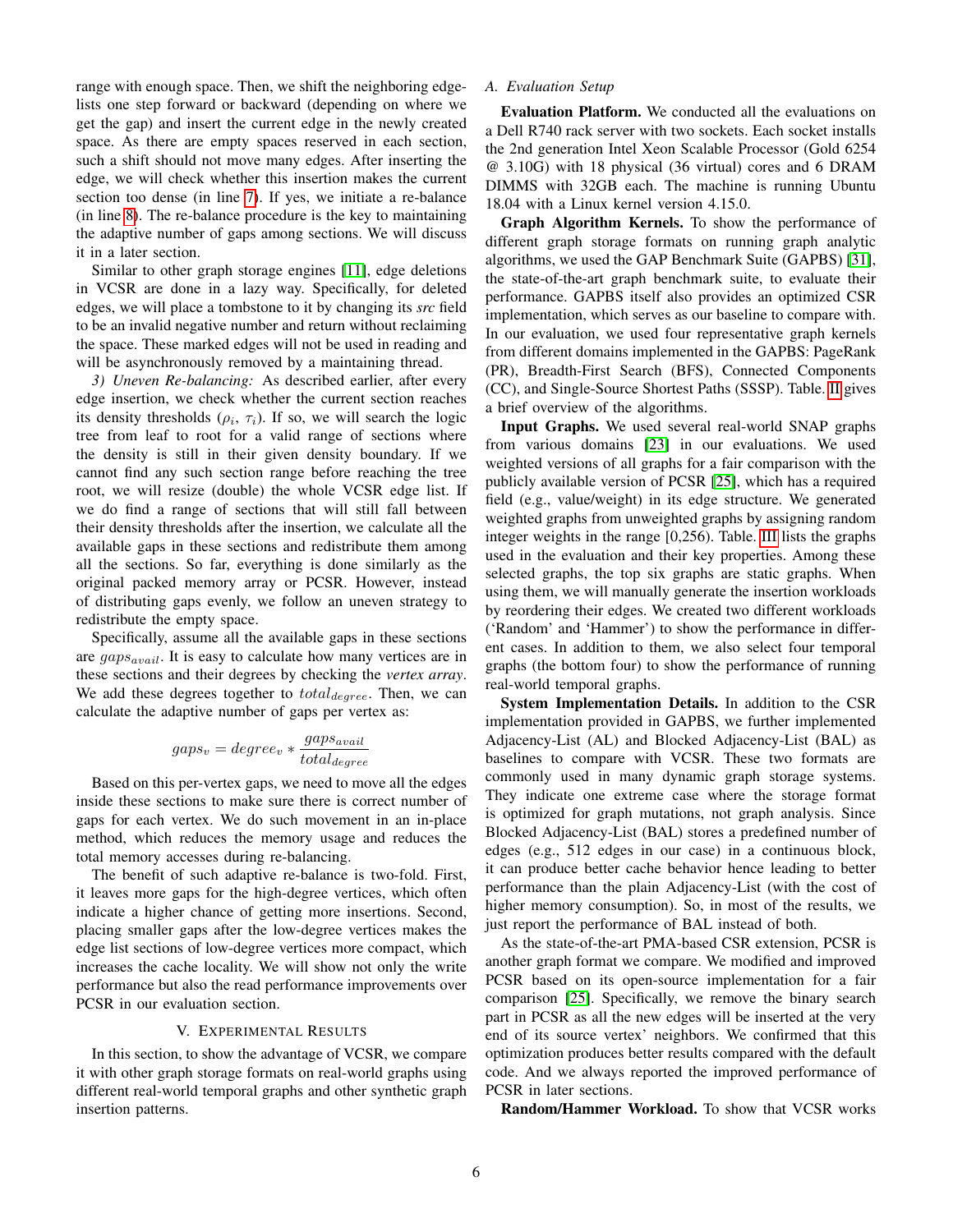<span id="page-6-0"></span>

| Graph kernel                        | Kernel Type          | Input                    | Output                                 | <b>Notes</b>                        |
|-------------------------------------|----------------------|--------------------------|----------------------------------------|-------------------------------------|
| PageRank (PR)                       | Link Analysis        | $\overline{\phantom{a}}$ | $ V $ -sized array of ranks            | Fixed number (20) of iterations     |
| Breadth-First Search (BFS)          | Graph Traversal      | Source vertex            | $ V $ -sized array of parent IDs       | Direction-Optimizing approach [27]  |
| Single-Source Shortest Paths (SSSP) | <b>Shortest Path</b> | Source vertex            | $ V $ -sized array of distances        | $\delta$ -stepping [28]             |
| Connected Components (CC)           | Connectivity         | $\overline{\phantom{0}}$ | $ V $ -sized array of component labels | Afforest subgraph sampling [29, 30] |

TABLE II: A list of graph kernels and inputs and outputs used to evaluate graph data-structures.

<span id="page-6-1"></span>

| <b>Datasets</b>  | Domain   | V       | $E\vert$  | E / |
|------------------|----------|---------|-----------|-----|
| Amazon           | purchase | 403393  | 4886816   | 12  |
| Orkut            | social   | 3072626 | 234370166 | 76  |
| Live-journal     | social   | 4847570 | 85702474  | 18  |
| Cit-Patents      | citation | 6009554 | 33037894  | 6   |
| Road             | geo      | 1971280 | 5533214   | 3   |
| as-Skitter       | network  | 1696414 | 22190596  | 13  |
| sx-stackoverflow | temporal | 6024270 | 57724802  | 10  |
| enron            | temporal | 87273   | 594912    |     |
| sx-mathoverflow  | temporal | 88580   | 375972    | 4   |
| fb-wall          | temporal | 63891   | 366824    |     |

TABLE III: Graph inputs and their key properties.

well in different scenarios, when using the static graphs, we manually generate two different types of insertion patterns. First, we randomly shuffle all the edge insertions. We name this *Random Workload*. Second, we aggregate all edges of the same vertex and insert them all together. We name this *Hammer Workload* as an extreme case discussed earlier.

## *B. Graph Insertion Performance*

We first compare the graph insertion performance. In this experiment, we first insert edges from the first *X*% base graph. Then, we insert the rest of the graphs into the existing graph. All the edges were ordered based on either the manually created insertion patterns (randomly shuffled) or their inherent order from the temporal graphs. For each case, we measured the time of dynamic graph insertions. We evaluated cases with *X* values from 10% to 50%. Due to limited space, we show the results with 10% and 30% in Fig[.6](#page-6-2) and Fig. [7.](#page-6-3) Here, the  $y$ -axis shows the execution time for building the graph. So, smaller values indicate better performance. The left sub-figure shows the performance of different static graphs with random workloads. The right sub-figure shows the performance of different temporal graphs. Note that, the results for VCSR are based on the default VCSR (pure degree-based strategy). We did not show the results of VCSR with the 'tracking insertion history' option because 1) it is not the default VCSR setting; 2) it constantly introduces around 10% overhead compared with the default VCSR. We will discuss more about it in later evaluations on hammer workloads.

These results clearly show VCSR gains better performance compared with PCSR across all cases. VCSR has achieved 1.41x-3.81x times better performance than PCSR in static graphs with Random Workloads. It achieved more than 2.0x better performance on all the temporal graphs as well.

Inserting an edge in BAL is essentially appending an edge to the per-vertex edge list. Hence it is expected to have good performance. Our evaluation results confirm that. Interestingly,

<span id="page-6-2"></span>

Fig. 6: Dynamic graph insertion performance in seconds for 10% pre-initialization.

<span id="page-6-3"></span>

Fig. 7: Dynamic graph insertion performance in seconds for 30% pre-initialization.

the performance of VCSR is very close to BAL in many cases. Note that, the design goal of VCSR is not to beat BAL in dynamic graph insertions. Instead, the comparable graph mutation performance is already impressive considering the memory layout of VCSR will be more compact and can deliver much better performance for graph analytic workloads.

To further reveal the reason why VCSR performs better than PCSR, we measured the detailed number of re-balancing operations triggered by edge insertions. The re-balancing needs to move edges in multiple sections, hence contributing the most overheads in both VCSR and PCSR. The results are shown in Table [IV.](#page-7-1) Here, we report the number of re-balancing operations triggered from different tree levels (higher tree levels indicate more overhead during re-balancing). Since the sections in VCSR have variable sizes but sections in PCSR have the same size, we also report the actual memory accesses that occurred during these re-balancing for a fair comparison. Due to the space limit, we only show results of randomly shuffled *Amazon* and *sx-Stackoverflow* graphs. Other graphs show similar results. From these results, we can easily observe VCSR significantly reduce the number of re-balancing as well as the memory accesses needed to perform them. This again confirms that the performance improvement of VCSR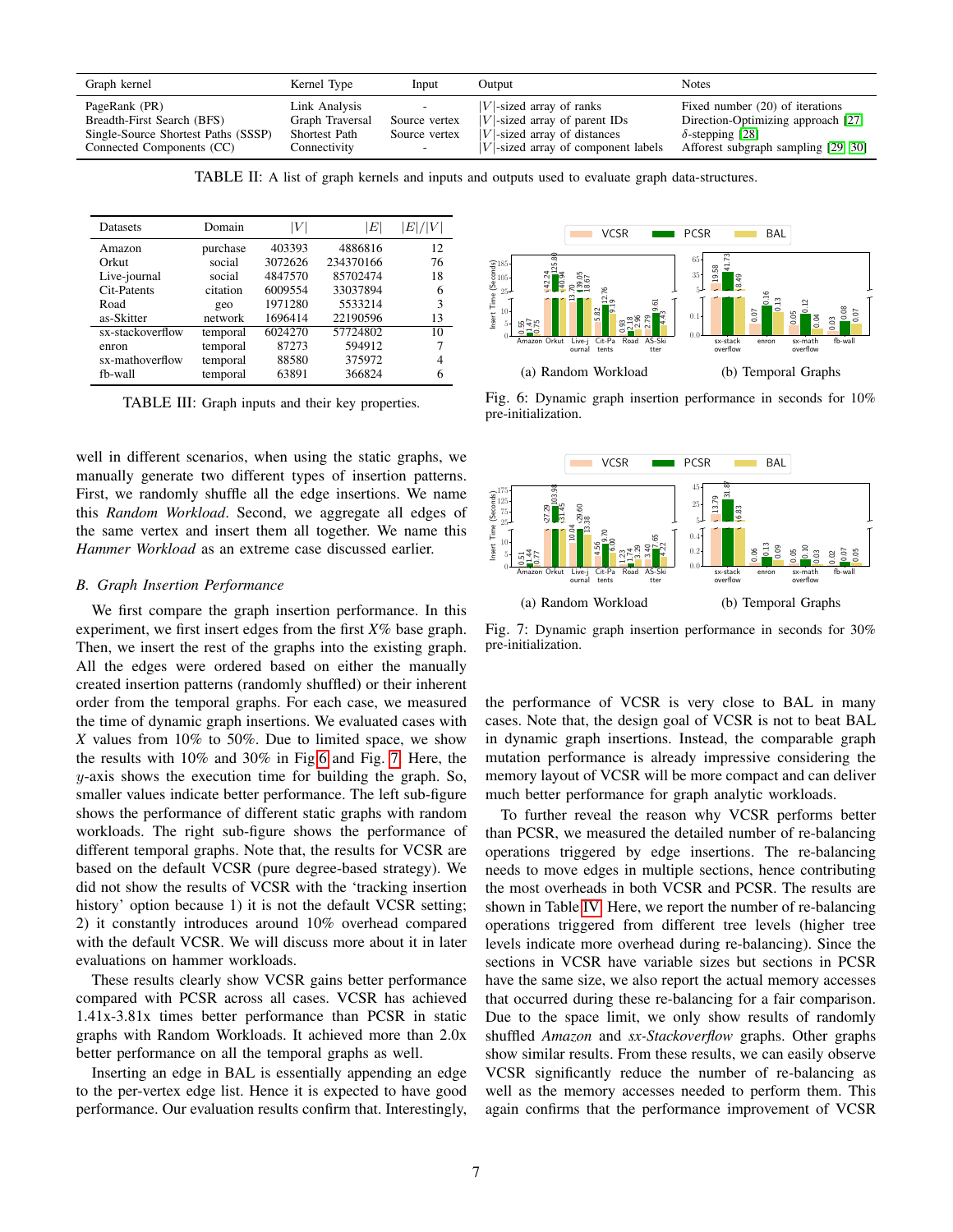mainly comes from the lower number of re-balances due to its adaptive gaps redistribution.

<span id="page-7-1"></span>

| <b>Dataset</b>       | <b>Tree</b><br>Levels                 | VCSR<br>(Mem. Acc.)                                                           | <b>PCSR</b><br>(Mem. Acc.)                                                          |
|----------------------|---------------------------------------|-------------------------------------------------------------------------------|-------------------------------------------------------------------------------------|
| Amazon<br>(shuffled) | $[1-3)$<br>$[3-7)$<br>>7              | 710 (0.84 M)<br>4(0.02 M)<br>0(0.00 M)                                        | 251077 (35.50 M)<br>12964 (8.49 M)<br>45 $(0.41 M)$                                 |
| sx-Stack<br>overflow | $[1-3)$<br>$(3-7)$<br>$[7-15]$<br>>15 | 904363 (457.23 M)<br>357575 (1056.19 M)<br>26530 (1594.56 M)<br>21 (438.37 M) | 13876752 (2262.72 M)<br>3053307 (2720.56 M)<br>70307 (1704.70 M)<br>288 (2531.68 M) |

TABLE IV: Number of re-balancing operations triggered by edge insertions in VCSR and PCSR on two graphs.

## *C. VCSR Performance on Hammer Workload*

In the previous evaluations, we show the performance advantages of default VCSR (pure degree-based strategy). As discussed earlier, such a strategy may have issues with extreme workloads; and the optional 'tracking insertion history' feature supported by VCSR can help. In this section, we will show how VCSR and VCSR+Tracking perform on Hammer insertion patterns. Specifically, for each graph, we inserted the first 10% of it as base graph. Then, we inserted the rest of the graph and counted how long it took. The results are reported in Fig. [8.](#page-7-2) From these results, we can observe that for such an extreme insertion pattern, VCSR basically performs the same as PCSR. The previously observed big performance improvements disappear. This is because the degree-based distribution is as inaccurate as the even distribution now. With history tracking enabled, VCSR+Tracing is able to perform better than PCSR again, because the recent insertion history captures the intensive insertion patterns. However, it is important to note that such a result does not mean VCSR+Tracking is better than default VCSR. As described earlier, for realworld temporal graphs or insertion patterns that are not so extreme, VCSR still performs better than VCSR+Tracking. We demonstrate this in Fig. [9,](#page-7-3) where we show the normalized insertion performance of VCSR and VCSR+Tracking on realworld temporal graphs and shuffled static graphs. We show the same 10% pre-initialization case as Fig. [8.](#page-7-2) The results show that compared with VCSR, VCSR+Tracking takes a longer time (up to 1.35x) to finish insertion.

<span id="page-7-2"></span>

Fig. 8: Insertion performance (in seconds) for hammer workload in 10% Pre-initialization case.

<span id="page-7-3"></span>

Fig. 9: Normalized insertion performance for 10% pre-initialization.

#### *D. Graph Analytic Algorithms Performance*

The ultimate goal of extending mutable CSR is to leverage its good performance on graph analysis. In this evaluation, we systematically compared the performance of CSR, VCSR, PCSR, and BAL layouts running different graph algorithms on all graph inputs in both single-thread and multi-thread (32 threads) settings. All the results are reported in Fig. [10](#page-8-1) and Table [V.](#page-8-2) Due to the space limitation, we can only show the plots of two graphs: Orkut and Road in Fig. [10.](#page-8-1) We present the performance of the other four graphs in Table [V.](#page-8-2) All the reported results are normalized using CSR as the baseline. Since CSR is fully compacted, it provides the best graph analysis performance. Other storage layouts should present a value larger than 1. Larger values indicate worse performance.

From these results, we can observe that in all the graphs, VCSR performs very close to CSR in both single thread and 32-thread settings. For instance, it only introduces 5% overhead to run PageRank on Orkut graph in 32-thread compared with CSR. While, the state-of-the-art PMA-based CSR extension, PCSR introduced 87% overhead upon CSR in the same setting. In general, we observe 1.22x-2.05x performance overhead from PCSR compared with our VCSR. The blocked adjacency list (BAL), designed for easy graph mutations, performs the worst in most of the settings. For instance, it runs PageRank 10x longer on Road graph using 32 threads. These results clearly show the advantage of VCSR in supporting graph analysis algorithms. The key behind its performance is its adaptive gap distribution that can maximally preserve the good cache behaviors.

To summarize, from these experiments, we show that VCSR is able to achieve both good graph insertion performance compared with storage formats that are designed for graph mutations such as AL and BAL and similar graph analysis performance compared with immutable compacted storage formats such as CSR, showing it as a promising storage format for in-memory dynamic graphs.

## VI. RELATED WORK

<span id="page-7-0"></span>There have been a enormous number of studies on inmemory sparse graph or matrix storage formats for efficiently running graph analytic algorithms, such as diagonal format (DIA) [\[7\]](#page-9-6), compressed sparse row (CSR) [\[9\]](#page-9-8), Ellpack (ELL) [\[6\]](#page-9-5), and many others [\[9\]](#page-9-8). However, these formats are not designed for dynamic or temporal graphs and hence often have limited performance in graph mutations.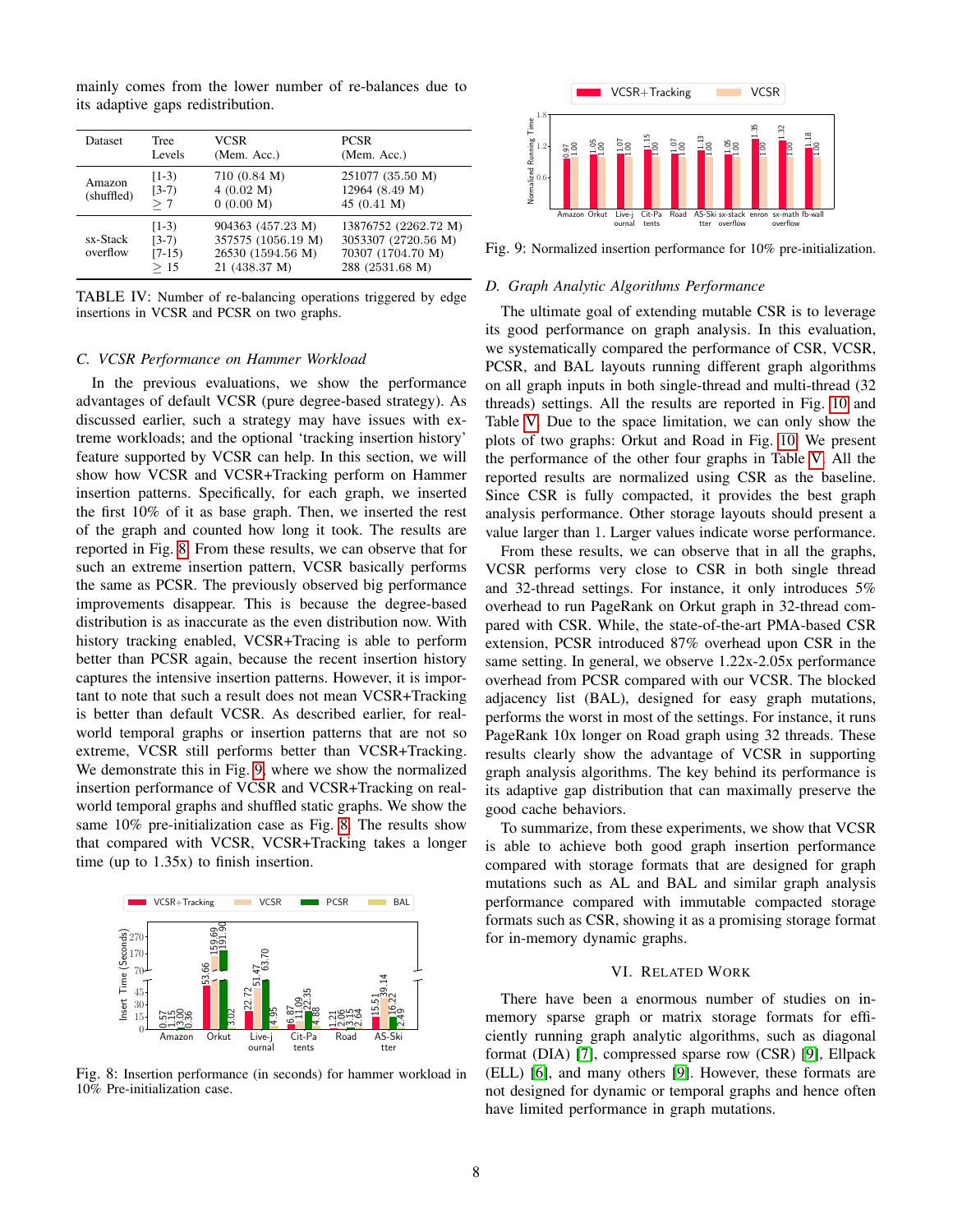<span id="page-8-1"></span>

(b) 32-Threads

Fig. 10: Time to run Graph Analysis normalized to CSR.

<span id="page-8-2"></span>

|               | PageRank   |          |             |                            |       |             |                          |            | <b>BFS</b> |             |             |                 |       |             |       |            |
|---------------|------------|----------|-------------|----------------------------|-------|-------------|--------------------------|------------|------------|-------------|-------------|-----------------|-------|-------------|-------|------------|
|               | <b>CSR</b> |          | <b>VCSR</b> |                            |       | <b>PCSR</b> |                          | <b>BAL</b> | <b>CSR</b> |             | <b>VCSR</b> |                 |       | <b>PCSR</b> |       | <b>BAL</b> |
| Graph         | $T_1$      | $T_{32}$ | $T_1$       | $T_{32}$                   | $T_1$ | $T_{32}$    | $T_1$                    | $T_{32}$   | $T_1$      | $T_{32}$    | $T_1$       | $T_{32}$        | $T_1$ | $T_{32}$    | $T_1$ | $T_{32}$   |
| Amazon        | 1(0.27)    | 1(0.02)  | 1.40        | 1.17                       | 2.27  | 1.96        | 4.55                     | 7.71       | 1(0.03)    | 1(0.00)     | 1.15        | 1.26            | 1.42  | 1.69        | 3.70  | 5.81       |
| Live-journal  | 1(6.54)    | 1(0.41)  | 1.10        | 1.14                       | 1.75  | 1.61        | 3.06                     | 4.59       | 1(0.22)    | 1(0.02)     | 1.13        | 1.12            | 1.74  | 1.48        | 2.88  | 6.97       |
| Cit-Patents   | 1(4.26)    | 1(0.27)  | 1.11        | 1.14                       | 1.82  | 1.76        | 3.03                     | 5.14       | 1(0.29)    | 1(0.02)     | 1.12        | 1.16            | 1.92  | 1.77        | 3.00  | 6.42       |
| AS-Skitter    | 1(1.21)    | 1(0.09)  | 1.23        | 1.19                       | 1.95  | 1.57        | 4.89                     | 6.74       | 1(0.06)    | 1(0.00)     | 1.35        | 1.24            | 2.02  | 1.66        | 7.06  | 12.02      |
| Stackoverflow | 1(4.55)    | 1(0.29)  | 1.17        | 1.15                       | 1.91  | 1.72        | 2.15                     | 2.69       | 1(0.18)    | 1(0.01)     | 1.22        | 1.29            | 1.66  | 1.58        | 1.66  | 5.32       |
| Enron         | 1(0.02)    | 1(0.00)  | 1.43        | 1.43                       | 2.26  | 1.58        | 5.08                     | 14.03      | 1(0.00)    | 1(0.00)     | 1.19        | 1.53            | 1.84  | 1.88        | 3.22  | 7.47       |
| Mathoverflow  | 1(0.01)    | 1(0.00)  | 1.19        | 1.35                       | 2.55  | 1.71        | 3.26                     | 3.69       | 1(0.00)    | 1(0.00)     | 1.03        | 0.91            | 1.66  | 1.71        | 1.72  | 1.79       |
| FB-Wall       | 1(0.01)    | 1(0.00)  | 1.27        | 1.35                       | 2.99  | 1.87        | 5.01                     | 9.32       | 1(0.00)    | 1(0.00)     | 1.11        | 0.73            | 1.97  | 1.01        | 2.99  | 2.41       |
|               |            |          |             | <b>SSSP</b>                |       |             |                          |            |            |             |             | $\overline{cc}$ |       |             |       |            |
|               | <b>CSR</b> |          |             | <b>VCSR</b><br><b>PCSR</b> |       |             | <b>CSR</b><br><b>BAL</b> |            |            | <b>VCSR</b> |             | <b>PCSR</b>     |       | <b>BAL</b>  |       |            |
| Graph         | $T_1$      | $T_{32}$ | $T_1$       | $T_{32}$                   | $T_1$ | $T_{32}$    | $T_1$                    | $T_{32}$   | $T_1$      | $T_{32}$    | $T_1$       | $T_{32}$        | $T_1$ | $T_{32}$    | $T_1$ | $T_{32}$   |
| Amazon        | 1(0.08)    | 1(0.02)  | 1.12        | 1.07                       | 1.33  | $1.26\,$    | 1.92                     | 1.23       | 1(0.05)    | 1(0.00)     | 1.14        | 1.23            | 0.92  | 1.53        | 2.46  | 5.01       |
| Live-journal  | 1(1.53)    | 1(0.10)  | 1.02        | 0.97                       | 1.24  | 1.42        | 1.31                     | 1.44       | 1(0.50)    | 1(0.02)     | 1.07        | 1.07            | 1.27  | 1.26        | 3.11  | 6.32       |
| Cit-Patents   | 1(0.97)    | 1(0.07)  | 1.01        | 1.03                       | 1.28  | 1.52        | 1.34                     | 1.50       | 1(0.69)    | 1(0.03)     | 1.14        | 1.11            | 1.20  | 1.24        | 2.44  | 3.84       |
| AS-Skitter    | 1(0.35)    | 1(0.04)  | 1.13        | 1.05                       | 1.28  | 1.39        | 1.50                     | 1.45       | 1(0.11)    | 1(0.01)     | 1.31        | 1.14            | 1.35  | 1.40        | 6.04  | 8.62       |
| Stackoverflow | 1(0.94)    | 1(0.08)  | 1.04        | 1.02                       | 1.47  | 1.36        | 1.32                     | 1.42       | 1(0.35)    | 1(0.02)     | 1.28        | 1.05            | 1.48  | 1.23        | 2.04  | 4.39       |
| Enron         | 1(0.00)    | 1(0.01)  | 1.19        | 1.09                       | 1.34  | 1.15        | 2.23                     | 1.10       | 1(0.00)    | 1(0.00)     | 1.23        | 1.39            | 1.37  | 1.51        | 5.86  | 3.55       |
| Mathoverflow  | 1(0.00)    | 1(0.01)  | 1.12        | 0.97                       | 1.60  | 1.02        | 1.94                     | 1.05       | 1(0.00)    | 1(0.00)     | 1.18        | 1.17            | 1.53  | 1.38        | 2.18  | 1.73       |
| FB-Wall       | 1(0.00)    | 1(0.02)  | 1.13        | 1.06                       | 1.59  | 1.11        | 2.05                     | 1.10       | 1(0.00)    | 1(0.00)     | 1.21        | 1.10            | 1.52  | 1.21        | 3.45  | 2.30       |

TABLE V: The normalized running time of different algorithms (PageRank, BFS, SSSP, CC) on CSR, VCSR, PCSR, and BAL. CSR format is the baseline for all cases. We also add the actual runtime of CSR (in seconds).  $T_1$  denotes the time of one thread and  $T_{32}$  denotes the time of 32 threads.

To support temporal graphs, researchers proposed several CSR extensions, including GPMA [\[13\]](#page-9-12) and PCSR [\[12\]](#page-9-11). Both of them leverage the packed memory array data structure, and share the same limitation as they consider graph edges as the array elements and ignore the imbalanced graph structures. VCSR is able to significantly outperform them by introducing a new vertex-centric strategy to use the PMA.

Other data structures such as adjacency list, edge list, or tree are often used to build graph databases that can efficiently support graph mutations. Compared with VCSR, they often suffer in graph analysis performance due to poor cache usage. For example, Aspen [\[32\]](#page-9-31) is a compressed purely-functional search tree designed for streaming graphs. Its graph analysis suffers due to the high cache miss of tree structure. STINGER [\[33\]](#page-9-32) is a data structure for streaming graphs based on the linked lists of blocks, so it suffers due to the pointer chasing while accessing the graph. VCSR is designed to efficiently support graph mutations without scarifying its graph analysis performance.

#### VII. CONCLUSION AND FUTURE WORK

<span id="page-8-0"></span>In this study, we present VCSR, a new mutable CSR graph storage format, to support both high-performance graph analytic tasks and graph mutations. VCSR introduces a novel vertex-centric strategy to use the packed memory array (PMA) structure to achieve our goal. Throughout extensive evaluations, we confirm that VCSR achieves better performance than the state-of-the-art mutable CSR extensions on both graph insertion and graph analysis. In the future, we plan to further investigate other re-balancing strategies to better leverage the degree information.